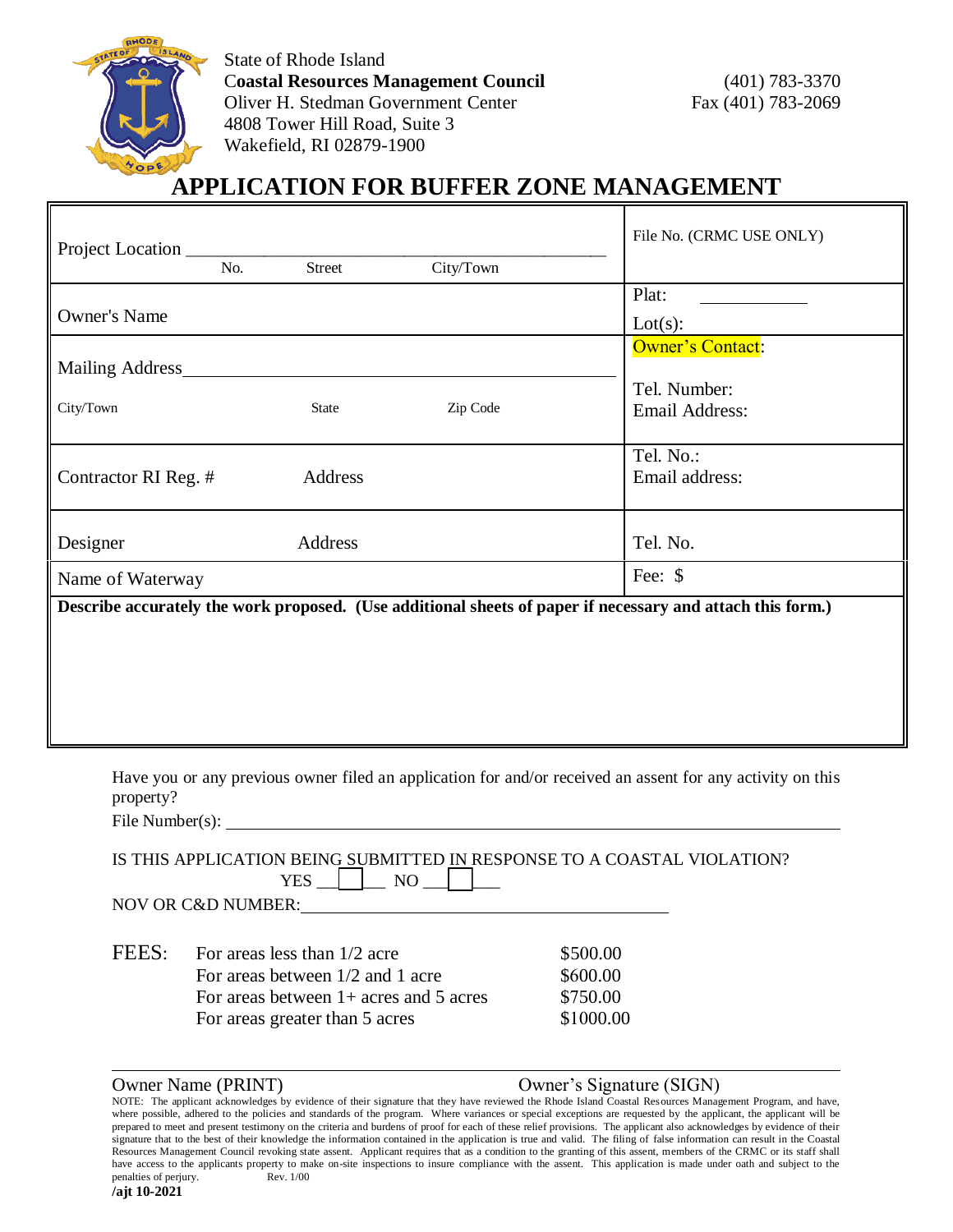PLEASE REVIEW REVERSE SIDE OF APPLICATION FORM

#### **BUFFER ZONE MANAGEMENT APPLICATIONS APPLICATION SUBMITTAL REQUIREMENTS**

## **\*\*PLEASE NOTE\*\* When submitting large scale plans, four (4) physical copies as well as one (1) digital copy (sent via email to cstaff1@crmc.ri.gov) are both REQUIRED. This is for submitting new applications as well as any revisions or modifications made.**

- 1. Application Form: Four (4) **collated** copies of completed application form with full description of proposed work.
- 2. Application Fee: See front page of application form. The fee is based on the area of the buffer zone or existing naturally vegetated area in which management will occur.
- 3. Proof of Property Ownership: The CRMC requires a letter from the local tax assessor stating ownership of the property. The owner of the property must sign the application form. A potential purchaser of the property may submit the application provided a valid signed sales agreement accompanies the application and the application form has been signed by the current property owner.
- 4. Site Plan: Four (4) copies of the proposed site plan must be submitted. The site plan must show accurate dimensions (to scale) of the property and all areas of proposed work. All site plans must be legible and clearly show all proposed management information. The plan must show the water's edge, coastal (shoreline) feature, area of proposed management (previously permitted buffer zones must be shown and labeled), location of dwellings, septic systems and other structures, and nearest roadway. In order for the plan to be referenced within a CRMC permit, all site plans must have a title block indicating the plan title, location by town, plat and lot, street address, author of plan and plan date with any subsequent revision dates. (Note: See CRMC Buffer Zone Management Guidance and sample plan for further information).
- 5. Photographs: Photographs of the proposed area of management should be submitted. Photographs will aid in the review process and help expedite the application particularly for minor work such as removing a few select trees. In cases of minor work, notes may be written directly on the photos (such as circling the tree to be removed.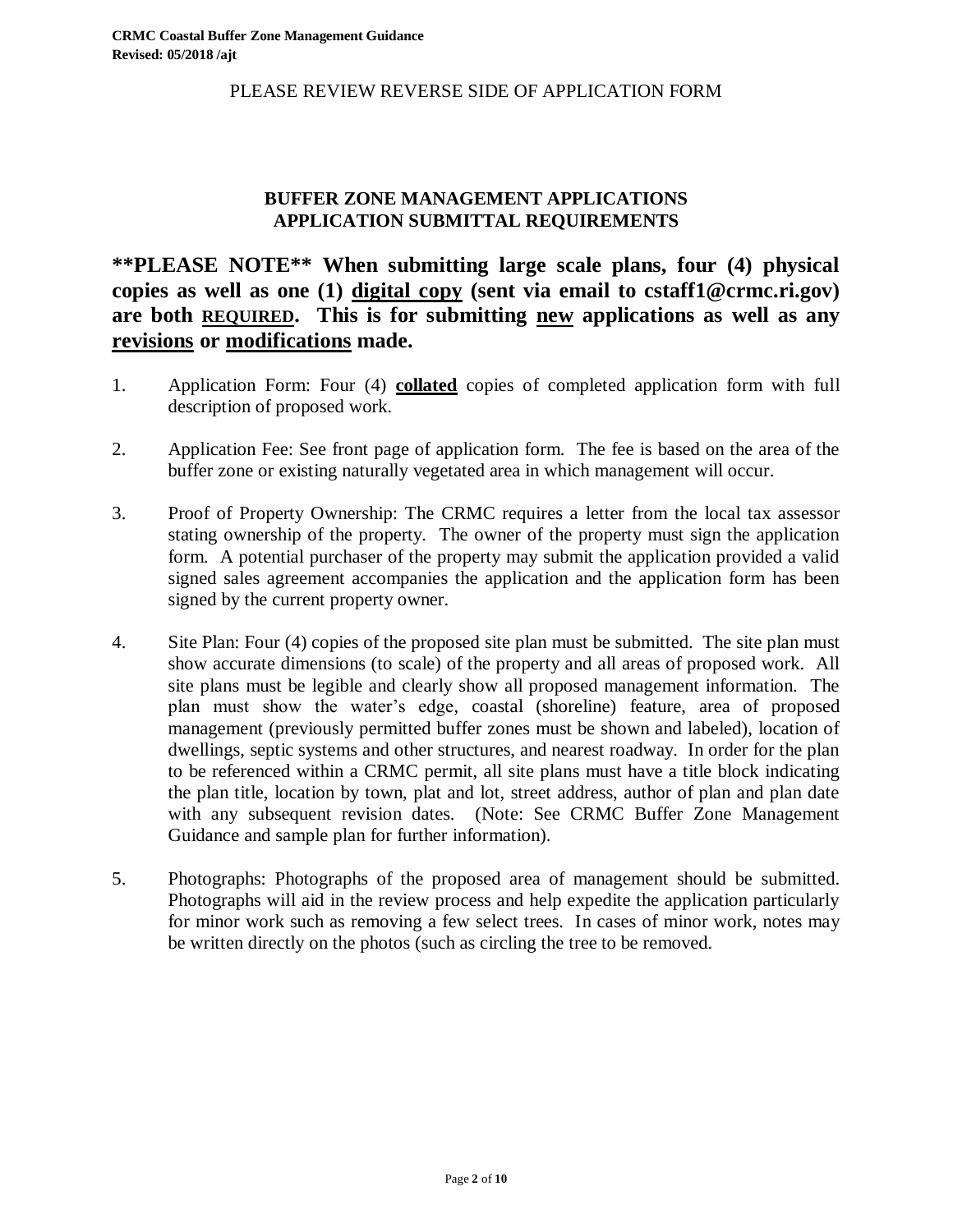# **CRMC COASTAL BUFFER ZONE MANAGEMENT GUIDANCE**

#### **A. GUIDELINES FOR PREPARING AN APPLICATION FOR COASTAL BUFFER ZONE MANAGEMENT:**

**1.** All proposals for buffer zone management must be designed with respect to one or more of the "Management Options" identified in Section "B" of these guidelines and must utilize appropriate techniques for managing vegetation as defined in Section "C" and "D".

**2.** Photographs and site plans must be submitted, and all applications must be complete, clear and concise. Applications which are unclear or imprecise will be deemed incomplete.

**3.** Applications which meet the guidelines contained herein will be processed as a "Category "A" and receive administrative approval. In cases where CRMC staff determines that the application is inappropriate for administrative approval, a recommendation will be made to the Executive Director that the application be processed as a Category "B" review requiring a 30 day Public Notice and final decision by the full Coastal Council.

**4.** All proposals for Coastal Buffer Zone management should involve minor alterations which do not depreciate the values and functions of Coastal Buffer Zones as defined by Section 1.1.11 of the RICRMP. No more than 25% of the total buffer zone area shall be affected by the management options in Section B. Areas to remain unaltered should be clearly identified on the proposed plans. An exception to this requirement is allowed for **"Suburban Coastal Buffer Zones"** - see Section B.6 of this Guidance material.

**5.** Invasive plant management for habitat restoration – Management of invasive plants may be allowed, provided it is done in accordance with Section D of this document.

**6.** Where appropriate, Coastal Buffer Zone management may be applied to Coastal Banks. However, the CRMC may impose greater restrictions on alterations affecting coastal banks.

**7.** Shoreline access pathways are prohibited on coastal wetlands and where inappropriate on coastal features.

### **B. MANAGEMENT OPTIONS WITHIN COASTAL BUFFER ZONES:**

**1.** Shoreline Access Paths - Pathways which provide access to the shoreline are normally considered appropriate. Pathways may be up to 6' wide and follow a winding, but direct path that does not promote erosion. Shoreline access paths must be designed to minimize disturbance and may be prohibited in sensitive habitat areas. In cases where the coastal feature is wetland, the shoreline access path must terminate at the wetland edge. Pathways may be vegetated with grasses and mowed or may be surfaced with crushed stone or mulch. Fertilizers may only be allowed for the initial establishment of grassed pathways. Proper site plans must be submitted which show the location of the proposed path through the buffer zone. Applicants may also be required to delineate the path on site for CRMC staff inspection.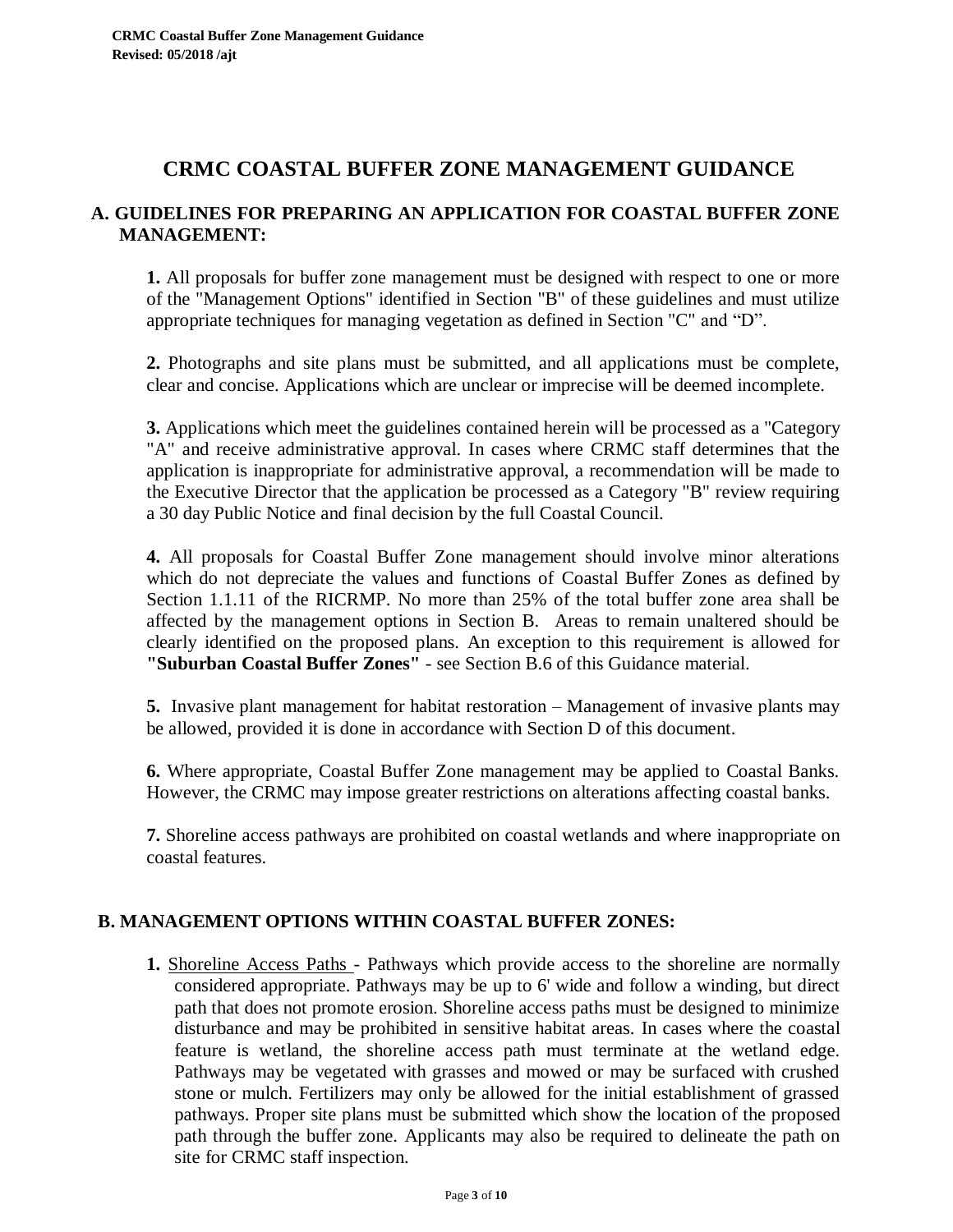**2.** View Corridors - Selective tree removal and pruning and thinning of natural vegetation may be allowed within a defined corridor in order to promote a view of the shoreline. Only the minimal alteration of vegetation necessary to obtain a view shall be considered acceptable (clear cutting is not allowed). Shoreline access paths (if proposed) should be located within a view corridor to minimize disturbance within the buffer. Applicants proposing a view corridor must prepare a plan showing the view corridor's location within the Coastal Buffer Zone with respect to view points from a dwelling or other viewing area. On residential lots of 2 acres or less, only **one view corridor** is typically considered acceptable. View Corridors may not affect more than **25 % of the length** as measured along the shoreline **and no more than 25% of the total area** of the Coastal Buffer Zone. View Corridors may be prohibited in sensitive or critical habitat areas.

**3.** Habitat Management and Restoration - The management and restoration of vegetation within a Coastal Buffer Zone to enhance wildlife habitat and control invasive plant species may be allowed **where it is demonstrated that the existing environmental conditions will be improved for native plant and wildlife species.** Invasive plant management must be performed in accordance with Section D of this document. The indiscriminate use of herbicides is prohibited and fertilizers may only be used to enhance the replanting of native vegetation. In addition, maintaining a buffer zone in a "landscaped condition", or establishing lawn are not considered appropriate habitat management activities and are prohibited. In Coastal Buffer Zones encompassing **one acre** or more, clearing may be allowed to establish field conditions which contain **native** grasses and herbaceous plants. In such cases, clearing for field establishment shall not affect more than **25%** of the Coastal Buffer Zone. Areas of wetland (coastal or freshwater) shall not be included when calculating Buffer Zone area. All Buffer Zone Management plans involving habitat management within a Coastal Buffer Zone of one acre or more, or in sensitive or critical habitat areas (as determined by CRMC staff) shall submit a buffer zone management plan prepared by a qualified environmental professional or biologist.

**4.** Safety and Welfare - Selective tree removal and pruning within a Coastal Buffer Zone may be allowed on a case-by-case basis for proven safety and welfare concerns (e.g., removal of a damaged or diseased tree in close proximity to a dwelling). In order to promote child safety and manage pets in areas harboring ticks, fences along the inland edge of a Coastal Buffer Zone and along shoreline access paths or shoreline recreation areas may be permitted (fences must be of an "open" type construction to permit the passage of wildlife, e.g. split rail or similar). Coastal Buffer Zone management plans shall include methods of avoiding problem areas such as the proper placement and maintenance of paths.

**5.** Shoreline Recreation - The CRMC recognizes that shoreline recreation is one of the predominant attractions for living on, or visiting the Rhode Island coast. In order to allow for such uses, minor alterations of Coastal Buffer Zones may be permitted along the shoreline if they are determined to be consistent with CRMC's goals and policies as noted in the Rhode Island Coastal Resources Management Program (RI CRMP). Appropriate alterations typically include maintaining a small clearing of  $200 \text{ ft}^2$ . or less within managed portions of the buffer zone for picnic tables, benches, and recreational craft (dinghies, canoes, day sailboats, etc.). The CRMC may allow small, non-habitable recreational structures including storage sheds, boat houses, and gazebos within these clearings. In addition, clearings should be set back at least 10ft. from the inland edge of the coastal feature. Due to the potential for these structures to impact natural values provided by Coastal Buffer Zones, the Council shall exercise significant discretion in this area.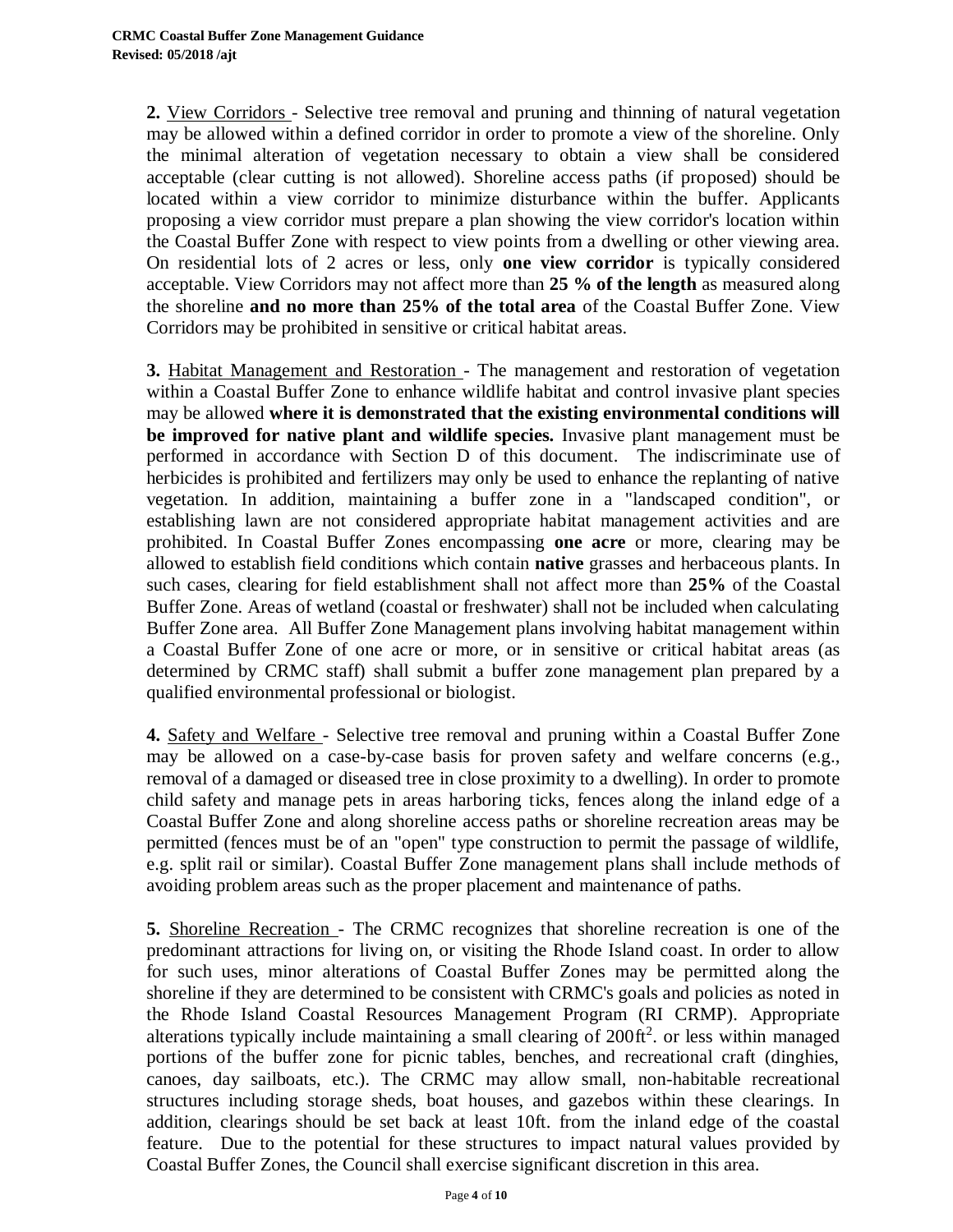**6.** Suburban Coastal Buffer Zones - Where the Coastal Buffer Zone requirement is **25' or less (as per RICRMP Section 1.1.11, Table 4)**, the CRMC shall consider such buffer zones "Suburban Coastal Buffer Zones". Suburban Coastal Buffer Zones may be managed in their entirety (100%) by selective tree removal, selective pruning, selective thinning, invasive plant management and restorative planting. However, the CRMC may require that several trees be maintained or planted to protect scenic quality.

### **C. APPROPRIATE TECHNIQUES FOR MANAGING VEGETATION WITHIN A COASTAL BUFFER ZONE:**

**1.** Selective Tree Removal - In cases where the applicant wishes to remove a few select trees, trees proposed to be cut must be specifically identified for CRMC staff review. Photographs of the buffer area must be submitted that clearly shows the affected trees in relation to the surrounding buffer and shoreline. Trees may also be marked on-site to allow inspection by CRMC staff. In order to minimize disturbance and allow monitoring by CRMC staff, tree stumps of felled trees shall not be removed. CRMC staff may make a follow-up inspection to verify that only marked trees were cut based upon stump counts. Should the applicant wish to remove a felled tree from the buffer zone, this must be performed in a manner which does not disturb remaining vegetation. Selective tree removal is often a preferred technique for the establishment of a view corridor.

**2.** Selective Pruning and Limbing – For CRMC purposes, pruning and limbing are defined as cutting branches from trees, tree saplings and shrubs. For certain Coastal Buffer Zone Management options, pruning the tops of shrubs and forest undergrowth (topping) may be appropriate to discourage growth in height. On level ground, shrubs and forest undergrowth should be pruned to a height of **not less than 4'-5'**. In areas where the ground surface descends toward the shoreline, topping should only be performed to a height that allows a view of the water. Applicants proposing pruning must describe in detail the work proposed, provide photographs and a site plan, and/or mark those portions of the Coastal Buffer Zone where vegetation will be pruned on-site. The species of vegetation to be pruned should be identified since some species of vegetation cannot tolerate excessive pruning or topping. Limbing of trees must be done in a manner which does not threaten the survival of the tree and should be limited to the lower branches of trees to enhance a view corridor. Selective pruning is often a preferred technique for the establishment of a view corridor.

**3.** Selective Thinning - Thinning as defined for CRMC purposes involves the selective removal of tree saplings, shrubs and vines occurring in brush areas and in the undergrowth of forested buffer zones. Applicants proposing thinning must describe in detail the work proposed, provide photographs and a site plan, and/or mark areas to be thinned on-site. The species of vegetation to be removed from the managed area of a Coastal Buffer Zone must be differentiated from those species which are to be retained and encouraged. Selective thinning is often a preferred technique in areas where habitat management will be performed.

**4.** Restorative Planting - For purposes of Coastal Buffer Zone Management, restorative planting shall be strictly defined as the planting or replanting of **vegetation native to the Rhode Island shoreline**. The planting of non-native plants shall not be considered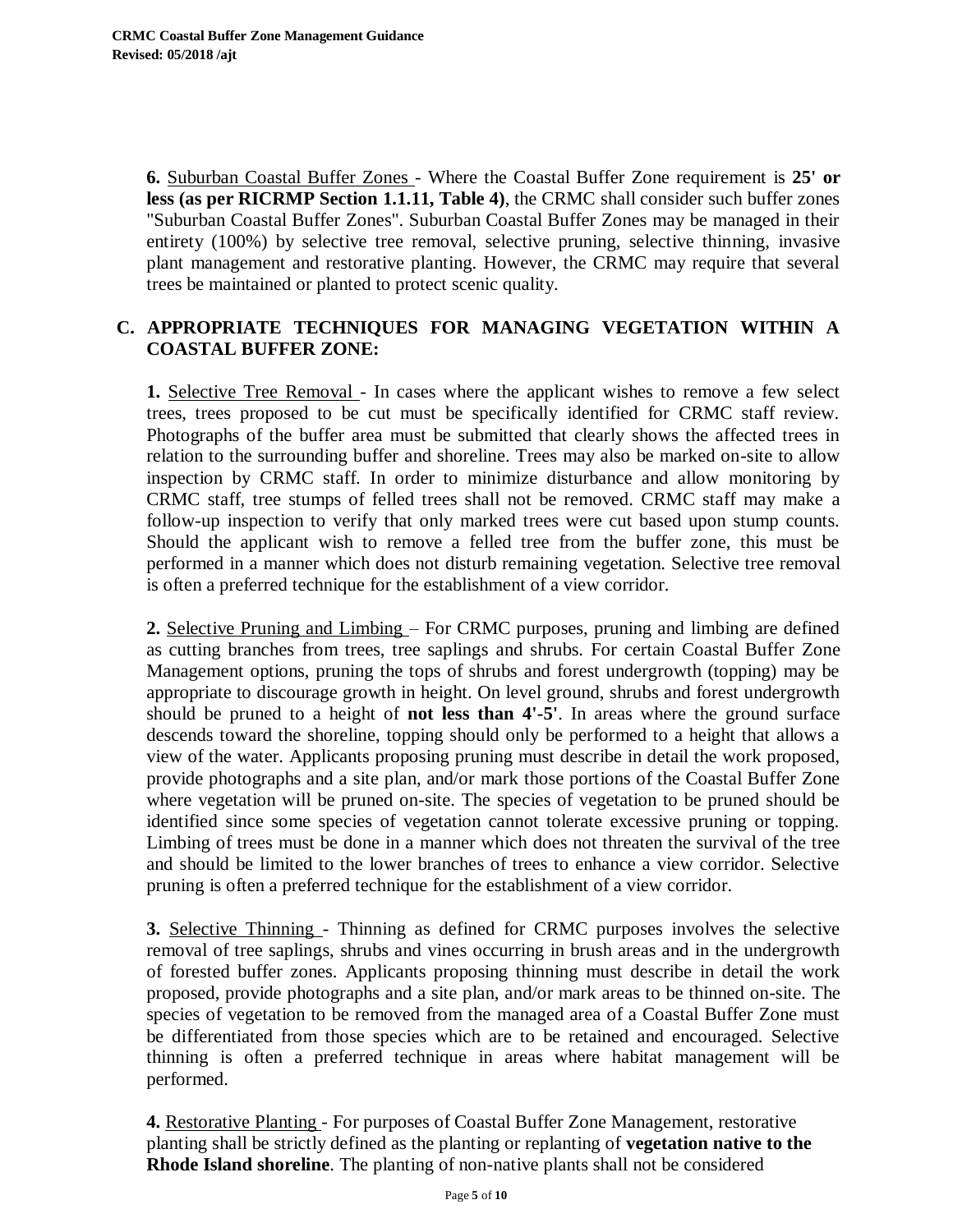appropriate in Coastal Buffer Zones. Applicants must refer to the URI / CRMC Coastal Plant Guide for a detailed list of native species that are suited to coastal conditions, as well as the CRMC Buffer Zone Planting Guidelines for planting guidance [\(www.crmc.ri.gov/coastallandscapes/Coastal\\_Buffer\\_Planting\\_Guide.pdf](http://www.crmc.ri.gov/coastallandscapes/Coastal_Buffer_Planting_Guide.pdf) ).

**5.** Mowing - In most cases, mowing of vegetation within a Coastal Buffer Zone shall be prohibited unless associated with the establishment and maintenance of shoreline access path or approved shoreline recreation area. However, for certain habitat management options, annual or biannual mowing may be allowed to maintain field vegetation where such vegetation is considered valuable to wildlife and other natural values. In such cases, mowing shall be confined to **25%** of the Coastal Buffer Zone area, or less. Areas of wetland (coastal or freshwater) shall not be included when calculating Buffer Zone area. Mowing for habitat management shall not be allowed in Coastal Buffer Zones of less than one acre.

**6.** Clearing - Clearing or clear-cutting of vegetation within a Coastal Buffer Zone shall only be allowed for the establishment of shoreline access paths, shoreline recreation areas and in certain cases, habitat management options which are designed to maintain a field of native grasses and herbaceous plants. Clearing shall not affect more than **25%** of the Coastal Buffer Zone area. Clearing for habitat management shall not be allowed in Coastal Buffer Zones of less than one acre.

**7.** Grubbing – Digging to remove vegetation and its root systems, also referred to as grubbing, shall be kept to an absolute minimum. The application of herbicide by "painting" the freshly cut stump is often preferred to grubbing. Where grubbing is deemed appropriate by the CRMC, erosion and sediment control practices will be required.

**8.** Herbicide Application – Herbicide application may be allowed where appropriate for the management of invasive plant species. Only herbicides approved for aquatic use shall be applied in coastal buffer zones. Where required, appropriate permits shall be obtained for herbicide application from RIDEM Division of Agriculture, and application shall be performed by an appropriately licensed professional.

**9.** Filling and grading - Minor filling (10 cubic yards or less) and grading shall only be allowed in Coastal Buffer Zone areas for the establishment of shoreline access paths and shoreline recreation areas. Certain minor cutting and filling activities may also be allowed on a case-by-case basis to promote these uses. Filling and grading shall not be allowed for habitat management options.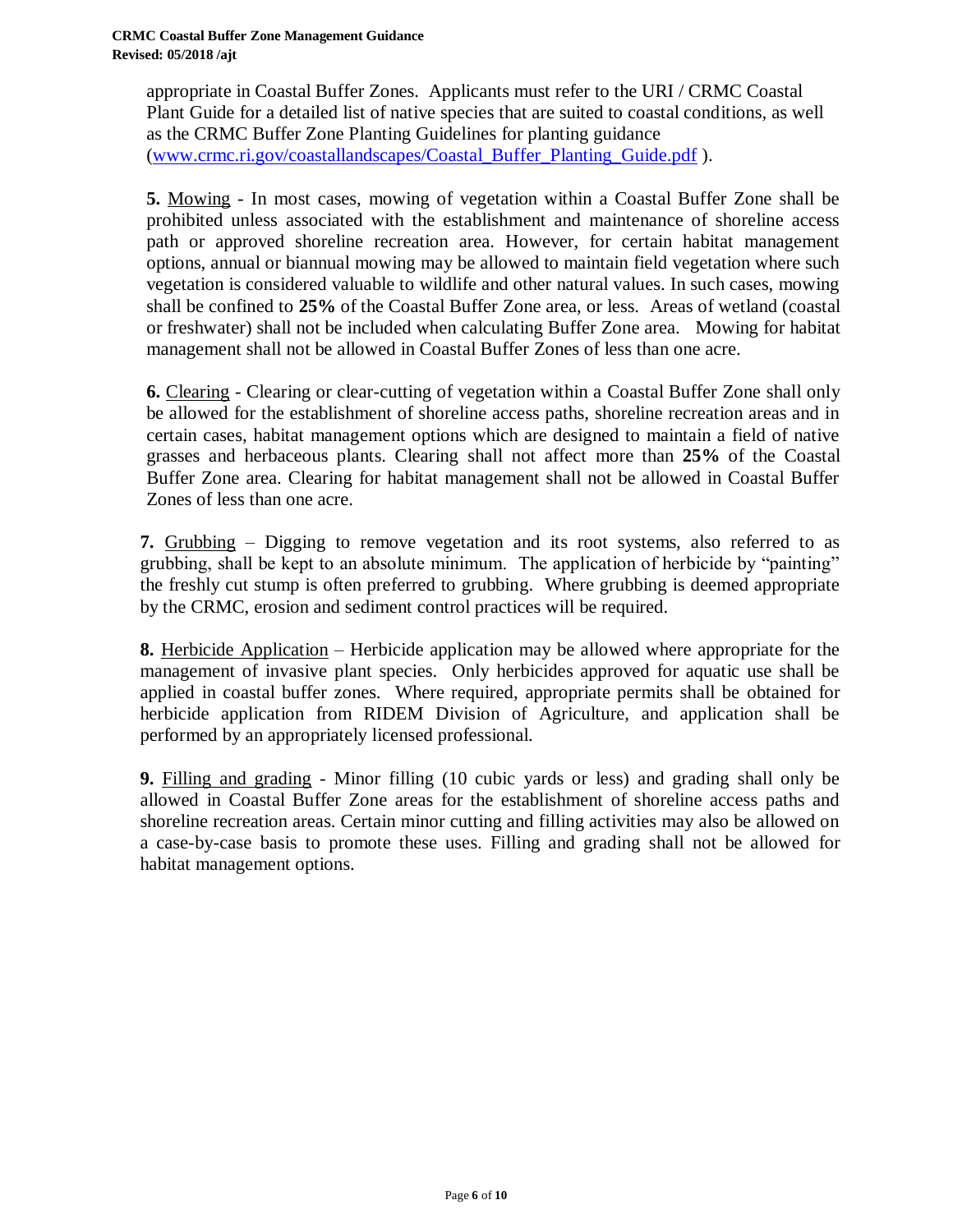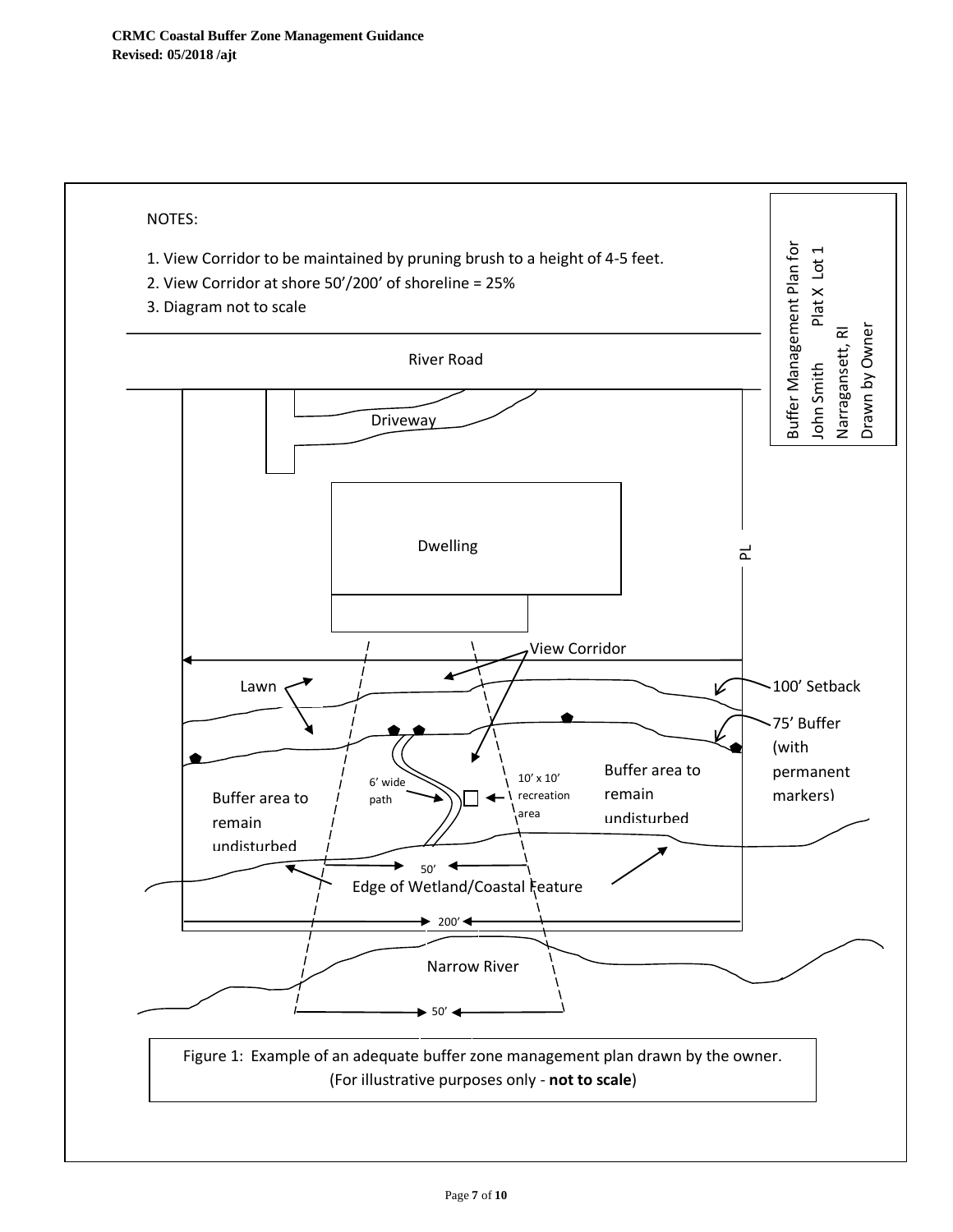### **D. PROCEDURES FOR MANAGING INVASIVE VEGETATION FOR HABITAT RESTORATION WITHIN A COASTAL BUFFER ZONE:**

Invasive plant management refers to a suite of techniques used to eliminate or minimize the spread of invasive plant species, and protect and enhance native plant communities to increase a site's wildlife habitat value. Treatment and removal practices may be targeted only at invasive plant species listed by the Rhode Island Natural History Survey as "widespread invasive," "restricted and invasive" or "agreed invasive but need more information." [\(www.crmc.ri.gov/invasives/RI\\_Invasives.pdf\)](http://www.crmc.ri.gov/invasives/RI_Invasives.pdf). Invasive Plant Management Plans should include provisions for minimizing adverse effects to native vegetation. Applicants may apply to the CRMC to perform additional invasive plant management beyond the initial permitted area only if it can be shown that the initial invasive plant ma was successful after a reporting period lasting three growing seasons after the initial restoration. A successfully restored buffer zone is one that contains a diversity of native plants, varied plant layers and suitable structure for providing wildlife cover.

Invasive plant management shall be carried out according to the provisions below:

- **1. Contiguous areas less than 25% of total buffer zone area**  Applicants or agents for the applicant who are not certified Invasives Managers (IMs) may be permitted to perform invasive plant management for habitat restoration provided the area to be restored does not exceed 25% of the total buffer zone area.
	- a. Applicants proposing invasive plant management must submit an Invasive Plant Management Plan. See Appendix A for a checklist of plan requirements. In addition, invasive vegetation to be removed must be marked on site.
	- b. Depending upon the extent of invasive plant removal, restorative planting of native species may be required to meet the habitat requirements in section B.3 of this document.
	- c. If, upon inspection by CRMC staff after three full growing seasons, staff determine that the restoration is successful, and that the applicant has adhered to the approved plan and all conditions and stipulations of the assent, the applicant may then apply for invasive plant management within an additional area not to exceed 25% of the total buffer zone area for a total of 50% of the buffer zone area restored.
	- d. Any work on site that is not in compliance with the CRMC assent and approved plans may result in enforcement action.
- **2. Contiguous areas 25% to 50% of total buffer zone area**  In contiguous areas comprising 25% to 50% of the total buffer zone area, invasive plant management must be supervised and approved by a certified Invasives Manager (IM). An IM is a landscape or environmental professional who has successfully completed the URI Invasive Plant Management Certification course. The area to be restored **shall not exceed 50% of the total buffer zone area**. Once started, Assents for management of areas comprising greater than 25% of the total buffer zone area shall be granted for a period of three consecutive years.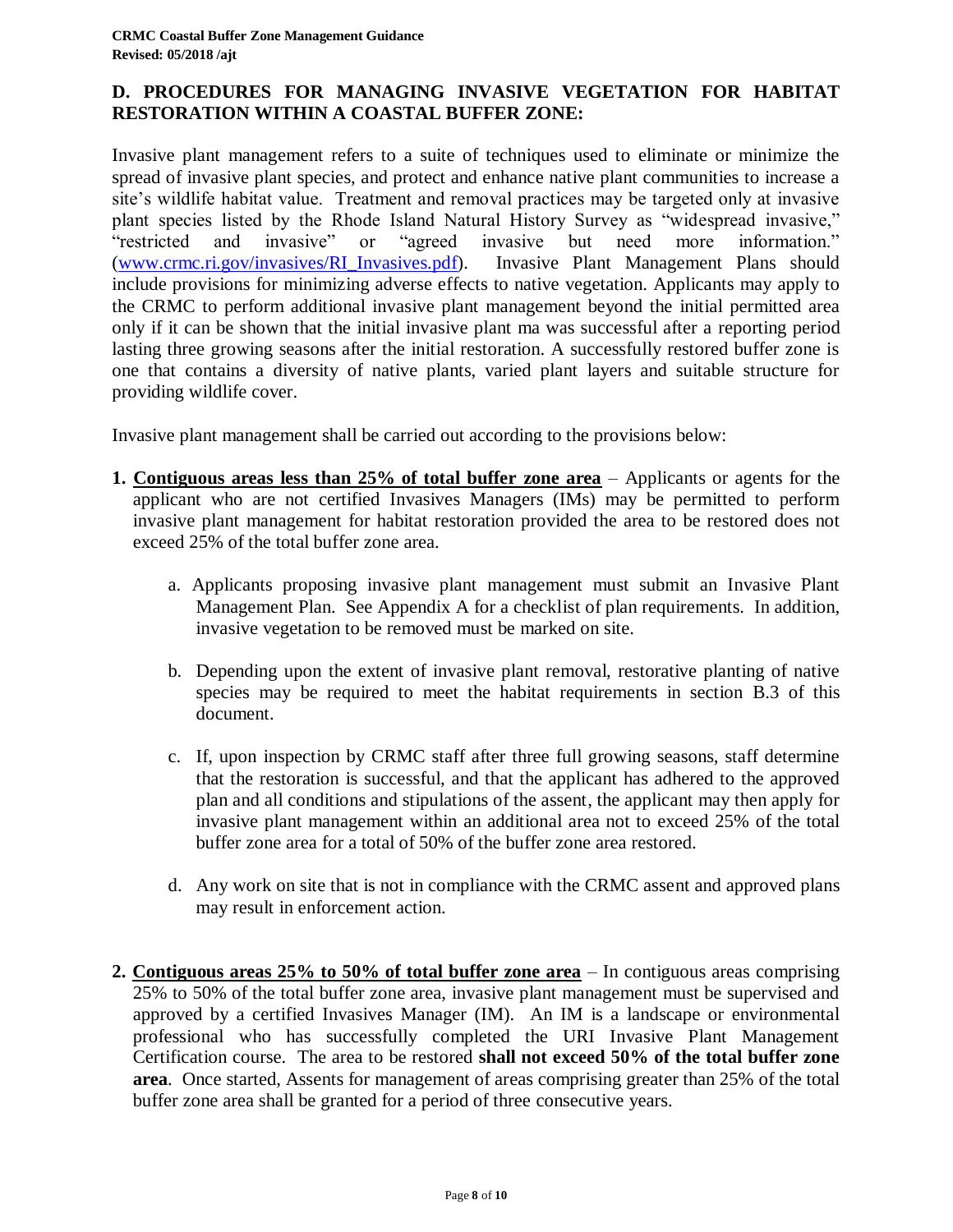- a. The certified IM must submit a signed Invasive Plant Management Plan. See Appendix A of this document for a checklist of plan requirements. In addition, invasive vegetation to be removed must be marked on site.
- b. In most cases where the restoration area is greater than 25% of the total buffer zone area, restorative planting will be required to meet the habitat requirements of section B.3 of this document.
- c. Pre-existing lawn or highly managed landscaped areas may not be counted towards the total buffer zone area when determining the amount of area eligible for invasive plant management.
- d. The certified IM shall be on site and supervise all phases of invasive vegetation removal and restorative planting. (Pictures should be taken during removal and planting phases to document compliance).
- e. Any work done on site by the supervised work crew will be the responsibility of the IM.
- f. Once the project is completed, the IM must notify the CRMC within 30 days, and certify that the work was done in accordance with the approved plan, conditions and stipulations of the assent. All work will be subject to inspection by CRMC staff.
- g. The applicant must provide proof that a maintenance contract with an IM has been entered into for at least three growing seasons beyond the initial removal and planting. Maintenance must be done in accordance with the approved management plan. CRMC must be notified 48 hours before maintenance activities occur.
- h. Photos of the restoration must be submitted to CRMC at the end of each growing season following the initial restoration for a period of three growing seasons. All submitted photos must reference the applicable CRMC assent number.
- i. If, upon inspection by CRMC staff after three full growing seasons, staff determine that the restoration is successful, and that the applicant has adhered to the approved plan and all conditions and stipulations of the assent, the applicant may then apply for invasive plant management under supervision of an Invasive Manager within the remaining 50% of the buffer zone area, for a total of 100% of the buffer zone area restored.
- j. Any work done on site by the work crew found not to be in substantial compliance with the assent will result in—at minimum—a written warning, and possible further enforcement action for a first offense. The second offense will result in further enforcement action and revocation of the IM certification for a two year period. Upon the passage of the two year period, the individual may, after retaking the course and successfully passing the exam, may be eligible for reinstatement Revocations subsequent to this process will result in permanent revocation
- k. Each year the CRMC in cooperation with URI will offer an Invasives Manager certification course and exam. Interested parties wishing to be designated an IM must take the certification course and pass a qualification exam.